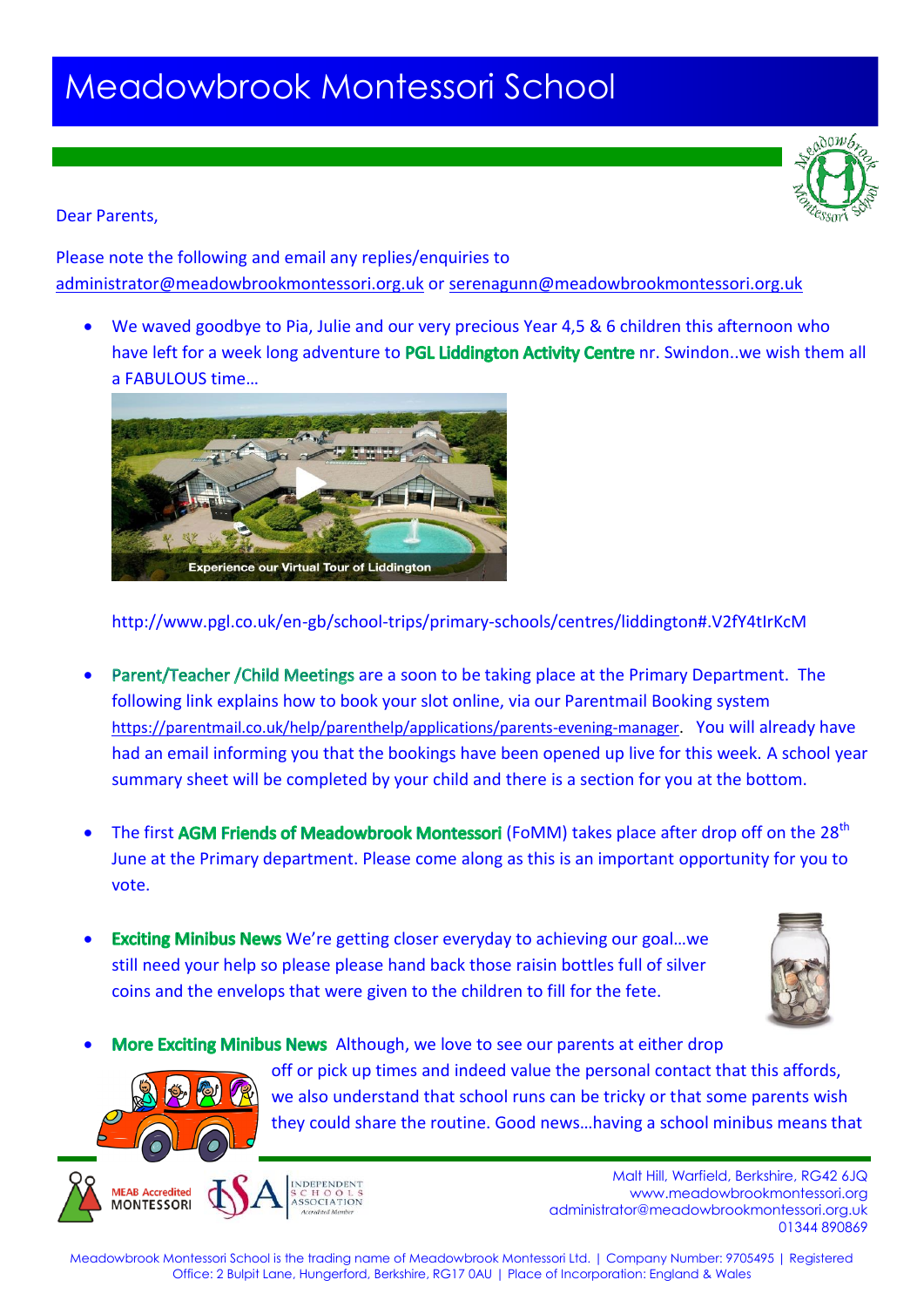### Meadowbrook Montessori School

we will be looking at the possibility of starting school runs and as an initial step, we would like to know if you would be interested in this service – for which a charge will of course be

levied. Depending on the response, we will look to design a route that could either pick up children from home and bring them to school OR take them home at the end of the day or both. Please note however, we would not permit the school minibus to be the *only* mode of school transport for your child as this would have a negative impact on home to school communication. Please email us ASAP to indicate number of days, pick up or drop off and of course location if this is something you may be interested in.

- **Class photos** rescheduled for Thursday 30<sup>th</sup> June. Full school summer uniform and sunshine PLEEEEASE!
- Year 4 Trip to the Imperial War Museum When your children return from the PGL Liddington Trip on Friday please read the separate letter attached regarding their next adventure.
- Tuckshop Tuesday Please note that Kate and Silke from Year 5 are now running the School Tuck Shop which takes place each Tuesday. No IOU's will be allowed.
- **Last Minute Clubs Announced**





3-T soccer **DODGEBALL CLUB** Wednesday afterschool (Primary)



*Chantons avec Nick* (French Songs with Nick & his Guitar) Thursday after school (Reception and Year 1)



**Recorder Club with Rosie** Wednesday Lunchtime (KS2 /Years 3-6 only) NB: *Rosie is our new Primary School music teacher starting in September. We will introduce her shortly.*



**Making Music DJ, Mixing and Percussion Club** (see separate attachment) Primary only.



**Malt Hill, Warfield, Berkshire, RG42 6JQ** www.meadowbrookmontessori.org [administrator@meadowbrookmontessori.org.uk](mailto:administrator@meadowbrookmontessori.org.uk) 01344 890869

Meadowbrook Montessori School is the trading name of Meadowbrook Montessori Ltd. | Company Number: 9705495 | Registered Office: 2 Bulpit Lane, Hungerford, Berkshire, RG17 0AU | Place of Incorporation: England & Wales